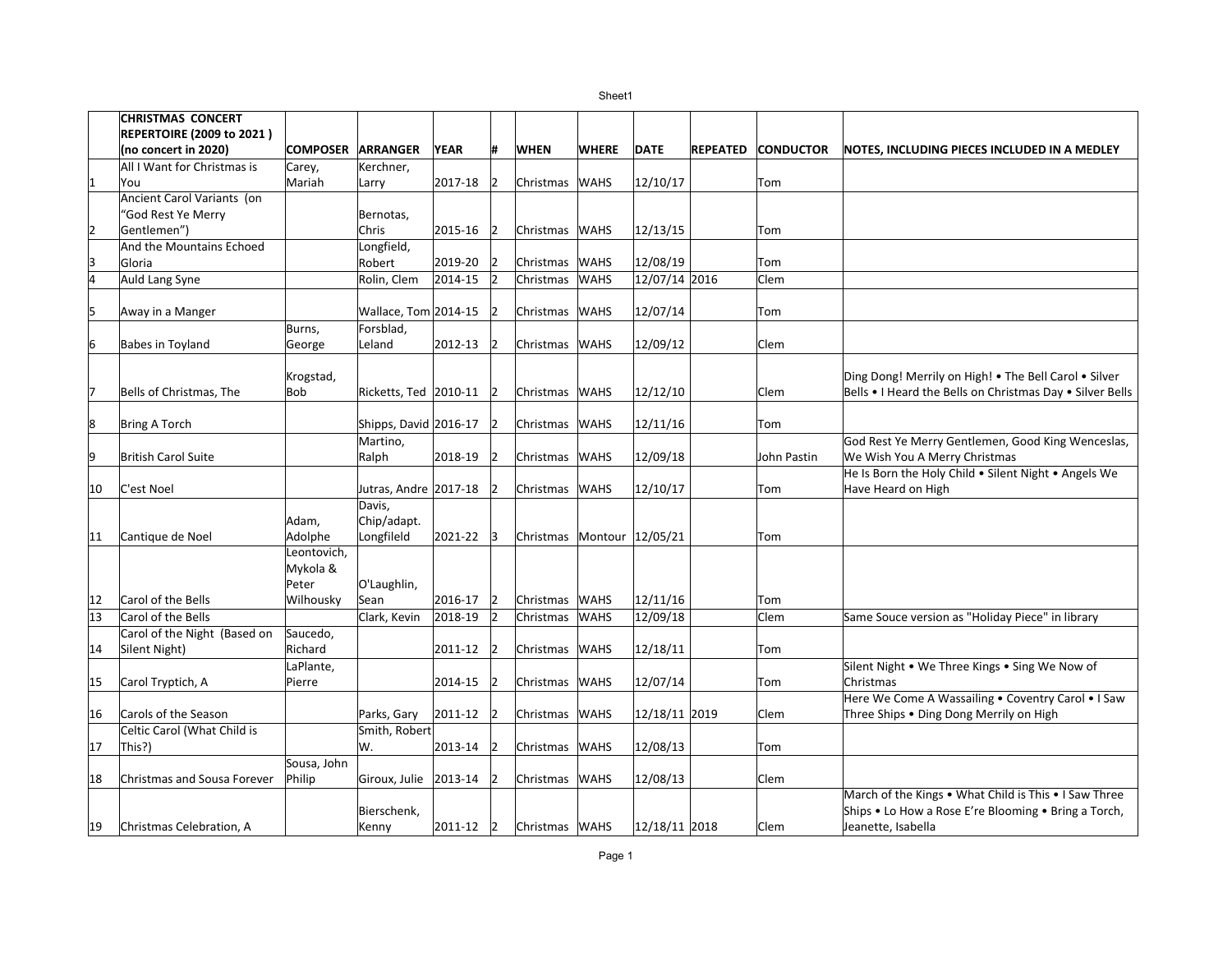Sheet1

|    |                                                              |              | Smith, Robert             |         |                |                            |             |               |                                            |             | Hark, the Herald Angels Sings . Angels We Have Heard            |
|----|--------------------------------------------------------------|--------------|---------------------------|---------|----------------|----------------------------|-------------|---------------|--------------------------------------------|-------------|-----------------------------------------------------------------|
| 20 | Christmas Declaration                                        |              | W.                        | 2009-10 | 12             | Christmas Moon MS 12/13/09 |             |               |                                            | Tom         | on High                                                         |
|    |                                                              | Anderson,    |                           |         |                |                            |             |               |                                            |             |                                                                 |
| 21 | Christmas Festival, A                                        | Leroy        |                           | 2009-10 | 12             |                            |             |               | Christmas Moon MS 12/13/09 2013, 2019 Clem |             |                                                                 |
|    | Christmas Fugue on 'We Wish                                  | Brown,       |                           |         |                |                            |             |               |                                            |             |                                                                 |
| 22 | You a Merry Christmas'                                       | Robert B.    |                           | 2012-13 |                | Christmas WAHS             |             | 12/09/12      |                                            | Tom         |                                                                 |
|    |                                                              |              |                           |         |                |                            |             |               |                                            |             | It's Beginning to Look Like Christmas from "Here's              |
|    |                                                              |              |                           |         |                |                            |             |               |                                            |             | Love"; Pine Cones and Holly Berries from "Here's                |
|    |                                                              |              |                           |         |                |                            |             |               |                                            |             | Love"; Toyland from "Babes in Toyland"; March of the            |
|    |                                                              |              |                           |         |                |                            |             |               |                                            |             | Toys from "Babes in Toyland"; My Favorite Things from           |
|    |                                                              |              |                           |         |                |                            |             |               |                                            |             | "Sound of Music"; We Need A Little Christmas from               |
|    |                                                              |              |                           |         |                |                            |             |               |                                            |             | "Mame"; God Bless Us Everyone from "A Christmas                 |
| 23 | Christmas on Broadway                                        |              | Higgins, John $ 2013-14 $ |         | 12             | Christmas WAHS             |             | 12/08/13      |                                            | Clem        | Carol"<br>It's Beginning to Look Like Christmas . The Christmas |
|    |                                                              |              |                           |         |                |                            |             |               |                                            |             | Song (Chestnuts Roasting on an Open Fire) • We Need             |
| 24 | Christmas Portrait, A                                        |              | Nowak, Jerry 2021-22      |         | 13             | Christmas Montour 12/05/21 |             |               |                                            | Clem        | a Little Christmas                                              |
|    |                                                              |              |                           |         |                |                            |             |               |                                            |             |                                                                 |
|    |                                                              |              |                           |         |                |                            |             |               |                                            |             | Frosty the Snow Man . Santa Claus is Comin' to Town             |
|    |                                                              |              | Edmondson,                |         |                |                            |             |               |                                            |             | • I Saw Mommy Kissing Santa Claus • Here Comes                  |
| 25 | <b>Christmas Recollections</b>                               |              | John                      | 2010-11 | 12             | Christmas WAHS             |             | 12/12/10 2016 |                                            | <b>Clem</b> | Santa Claus . Have Yourself A Merry Little Christmas            |
|    |                                                              |              |                           |         |                |                            |             |               |                                            |             | Deck the Halls . First Noel . Holly and the Ivy . I Saw         |
| 26 | Christmas Remembrance                                        |              | Gilroy, Gary              | 2016-17 | 12             | Christmas WAHS             |             | 12/11/16      |                                            | Clem        | Three Ships                                                     |
|    |                                                              |              |                           |         |                |                            |             |               |                                            |             |                                                                 |
|    | Christmas Variants (Based on Del Borgo,                      |              |                           |         |                |                            |             |               |                                            |             |                                                                 |
| 27 | O Come, O Come, Emmanuel) Elliott                            |              |                           | 2011-12 | 12             | Christmas WAHS             |             | 12/18/11 2021 |                                            | Clem        |                                                                 |
|    | Christmas Waltz(es), The                                     |              |                           |         |                |                            |             |               |                                            |             |                                                                 |
| 28 |                                                              |              | Rolin, Clem               | 2017-18 |                | Christmas WAHS             |             | 12/10/17      |                                            | Clem        |                                                                 |
| 29 | Christmas with Mozart                                        |              | Giroux, Julie             | 2016-17 | $\overline{2}$ | Christmas                  | <b>WAHS</b> | 12/11/16      |                                            | Clem        |                                                                 |
|    |                                                              |              | Saucedo,                  |         |                |                            |             |               |                                            |             |                                                                 |
| 30 | <b>Coventry Carol</b>                                        |              | Richard                   | 2015-16 |                | Christmas WAHS             |             | 12/13/15      |                                            | Tom         |                                                                 |
|    |                                                              |              |                           |         |                |                            |             |               |                                            |             |                                                                 |
|    | Dashing Through the Snow                                     |              |                           |         |                |                            |             |               |                                            |             |                                                                 |
|    | (Based on Jingle Bells)Dashing<br>Through the Snow (Based on |              |                           |         |                |                            |             |               |                                            |             |                                                                 |
|    | Jingle Bells) Dashing Through                                |              |                           |         |                |                            |             |               |                                            |             |                                                                 |
|    | the Snow (Based on Jingle                                    |              |                           |         |                |                            |             |               |                                            |             |                                                                 |
|    | Bells) Dashing Through the                                   |              |                           |         |                |                            |             |               |                                            |             |                                                                 |
|    | Snow (Based on Jingle                                        |              |                           |         |                |                            |             |               |                                            |             |                                                                 |
|    | Bells) Dashing Through the                                   |              |                           |         |                |                            |             |               |                                            |             |                                                                 |
|    | Snow (Based on Jingle                                        |              |                           |         |                |                            |             |               |                                            |             |                                                                 |
|    | Bells) Dashing Through the                                   |              | Saucedo,                  |         |                |                            |             |               |                                            |             |                                                                 |
| 31 | Snow (Based on Jingle Bells)                                 | Pierpont, J. | Richard                   | 2011-12 | 2              | Christmas WAHS             |             | 12/18/11      |                                            | Tom         |                                                                 |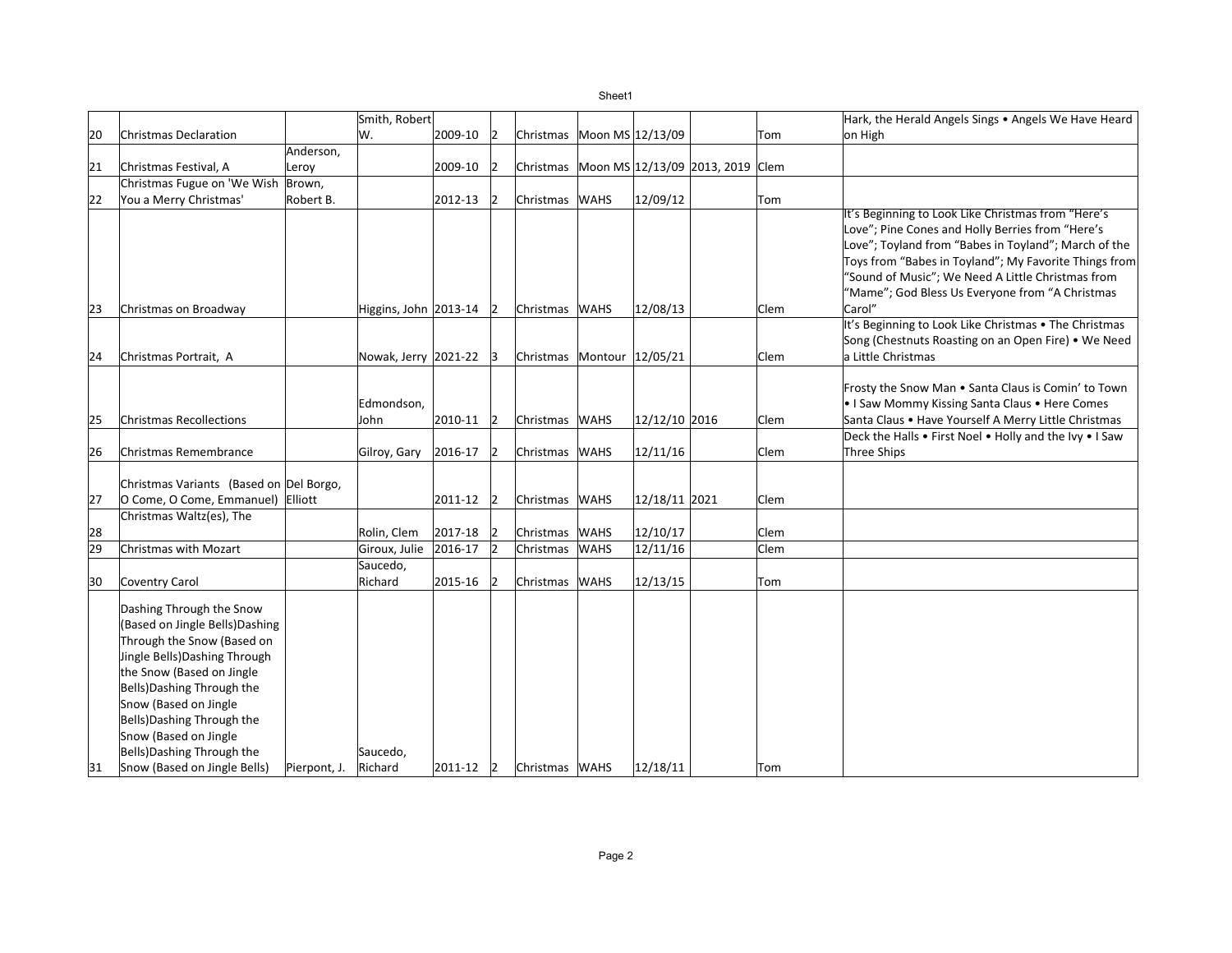|    |                                       |                          | Harris,               |         |                |                            |             |               |                          |       |                                                        |
|----|---------------------------------------|--------------------------|-----------------------|---------|----------------|----------------------------|-------------|---------------|--------------------------|-------|--------------------------------------------------------|
|    |                                       |                          | Arthur/Willia         |         |                |                            |             |               |                          |       |                                                        |
|    |                                       |                          | m Sylvester           |         |                |                            |             |               |                          |       |                                                        |
| 32 | Deck the Halls                        |                          | trans.                | 2013-14 | $ 2\rangle$    | Christmas WAHS             |             | 12/08/13      |                          | Tom   |                                                        |
|    |                                       |                          | Kennedy               |         |                |                            |             |               |                          |       |                                                        |
|    | Die Fledermaus Overture               | Strauss, Jr.,            | trans./ed.            |         |                |                            |             |               |                          |       |                                                        |
| 33 |                                       | Johann                   | Reed                  | 2017-18 | $\overline{2}$ | Christmas WAHS             |             | 12/10/17      |                          | Clem  |                                                        |
|    |                                       |                          | Strand &              |         |                |                            |             |               |                          |       |                                                        |
|    |                                       |                          | Helge/adpt.           |         |                |                            |             |               |                          |       |                                                        |
| 34 | Ding Dong! Merrily on High            |                          | Dawson                | 2015-16 | 2              | Christmas WAHS             |             | 12/13/15      |                          | Tom   |                                                        |
|    |                                       | Reisteter,               |                       |         |                |                            |             |               |                          |       |                                                        |
| 35 | Eighth Candle, The                    | Steve                    |                       | 2015-16 | 12             | Christmas WAHS             |             | 12/13/15      |                          | Clem  |                                                        |
|    | <b>Emmanuel Variants</b>              | Foster,                  |                       |         |                |                            |             |               |                          |       |                                                        |
| 36 |                                       | Robert                   |                       | 2019-20 | 12             | Christmas WAHS             |             | 12/08/19      |                          | Tom   |                                                        |
|    | <b>Emperor Waltz</b>                  | Strauss, Jr.,            |                       |         |                |                            |             |               |                          |       |                                                        |
| 37 |                                       | Johann                   | Bullock, Jack 2019-20 |         | 12             | Christmas WAHS             |             | 12/08/19      |                          | Clem  |                                                        |
|    |                                       | Grundman,                |                       |         |                |                            |             |               |                          |       |                                                        |
| 38 | English Christmas, An                 | Clare                    |                       | 2012-13 | $\overline{2}$ | Christmas WAHS             |             | 12/09/12      |                          | Tom   | I Saw Three Ships . Wassail Song . What Child Is This? |
|    |                                       |                          | Davis/arr.            |         |                |                            |             |               |                          |       |                                                        |
|    | Faeries (Dance of the Sugar           | Tchaikovsky, Longfield   |                       |         |                |                            |             |               |                          |       |                                                        |
| 39 | Plum Fairies)                         | Peter I.                 | band                  | 2010-11 | 12             | Christmas WAHS             |             | 12/12/10      |                          | Clem  |                                                        |
|    | Fanfare and Hark! The Herald          |                          | Longfield,            |         |                |                            |             |               |                          |       |                                                        |
| 40 | <b>Angels Sing</b>                    | Davis, Chip              | Robert adapt 2010-11  |         | 12             | Christmas WAHS             |             | 12/12/10      |                          | Tom   |                                                        |
|    |                                       | Colonna,                 |                       |         |                |                            |             |               |                          |       |                                                        |
| 41 | Fanfare on "Adeste Fidelis"           | James                    |                       | 2015-16 | 12             | Christmas WAHS             |             | 12/13/15      |                          | Tom   |                                                        |
|    |                                       |                          |                       |         |                |                            |             |               |                          |       |                                                        |
| 42 | Fantasy on a Flemish Carol            |                          | Wallace, Tom 2016-17  |         | 12             | Christmas                  | <b>WAHS</b> | 12/11/16      |                          | Tom   |                                                        |
|    |                                       | Saucedo,                 |                       |         |                |                            |             |               |                          |       |                                                        |
| 43 | Fantasy on Deck the Hall              | Richard                  |                       | 2021-22 | 13             | Christmas Montour 12/05/21 |             |               |                          | Tom   |                                                        |
|    |                                       |                          |                       |         |                |                            |             |               |                          |       |                                                        |
|    | Farandole (from 'L'Arlésienne, Bizet, |                          |                       |         |                |                            |             |               |                          |       |                                                        |
| 44 | Suite de Concert No. II')             | Georges                  | Iasilli, G.           | 2021-22 | 3              | Christmas Montour 12/05/21 |             |               |                          | Clelm |                                                        |
|    |                                       | Feliciano,               |                       |         |                |                            |             |               |                          |       |                                                        |
| 45 | Feliz Navidad                         | Jose                     | Wallace, Tom 2011-12  |         | 2              | Christmas WAHS             |             | 12/18/11      |                          | Tom   |                                                        |
|    |                                       |                          |                       |         |                |                            |             |               |                          |       | O Come, O Come, Emmanuel . Pat-A-Pan . The First       |
|    |                                       |                          | Bierschenk,           |         |                |                            |             |               |                          |       | Noel • Here We Come A-Wassailing • Stille, Stille,     |
| 46 | Festive Christmas, A                  |                          | Kenny                 | 2010-11 | 12             | Christmas WAHS             |             |               | 12/12/10 2012,17,21 Clem |       | Stille • Hark the Herald Angels Sing                   |
|    |                                       |                          |                       |         |                |                            |             |               |                          |       | Rudolph, The Red-Nosed Reindeer . I'll Be Home for     |
|    |                                       |                          | Nestico,              |         |                |                            |             |               |                          |       | Christmas • Frosty The Snowman • Winter                |
| 47 | Fireside Christmas, A                 |                          | Sammy                 | 2011-12 | $\overline{2}$ | Christmas WAHS             |             | 12/18/11 2019 |                          | Clem  | Wonderland . The Christmas Song                        |
|    | For Unto Us a Child is Born           |                          |                       |         |                |                            |             |               |                          |       |                                                        |
| 48 | from "The Messiah"                    | Handel, G.F. Rolin, Clem |                       | 2011-12 | 12             | Christmas                  | <b>WAHS</b> | 12/18/11 2018 |                          | Clem  |                                                        |
| 49 | Go Tell It on the Mountain            |                          | Dawson, Jay           | 2011-12 | 2              | Christmas                  | <b>WAHS</b> | 12/18/11 2018 |                          | Clem  |                                                        |
|    |                                       |                          | Kerchner,             |         |                |                            |             |               |                          |       |                                                        |
| 50 | God Rest Ye Merry Gentlemen           |                          | Larry                 | 2016-17 | $\overline{2}$ | Christmas WAHS             |             | 12/11/16      |                          | Tom   |                                                        |
|    |                                       |                          |                       |         |                |                            |             |               |                          |       |                                                        |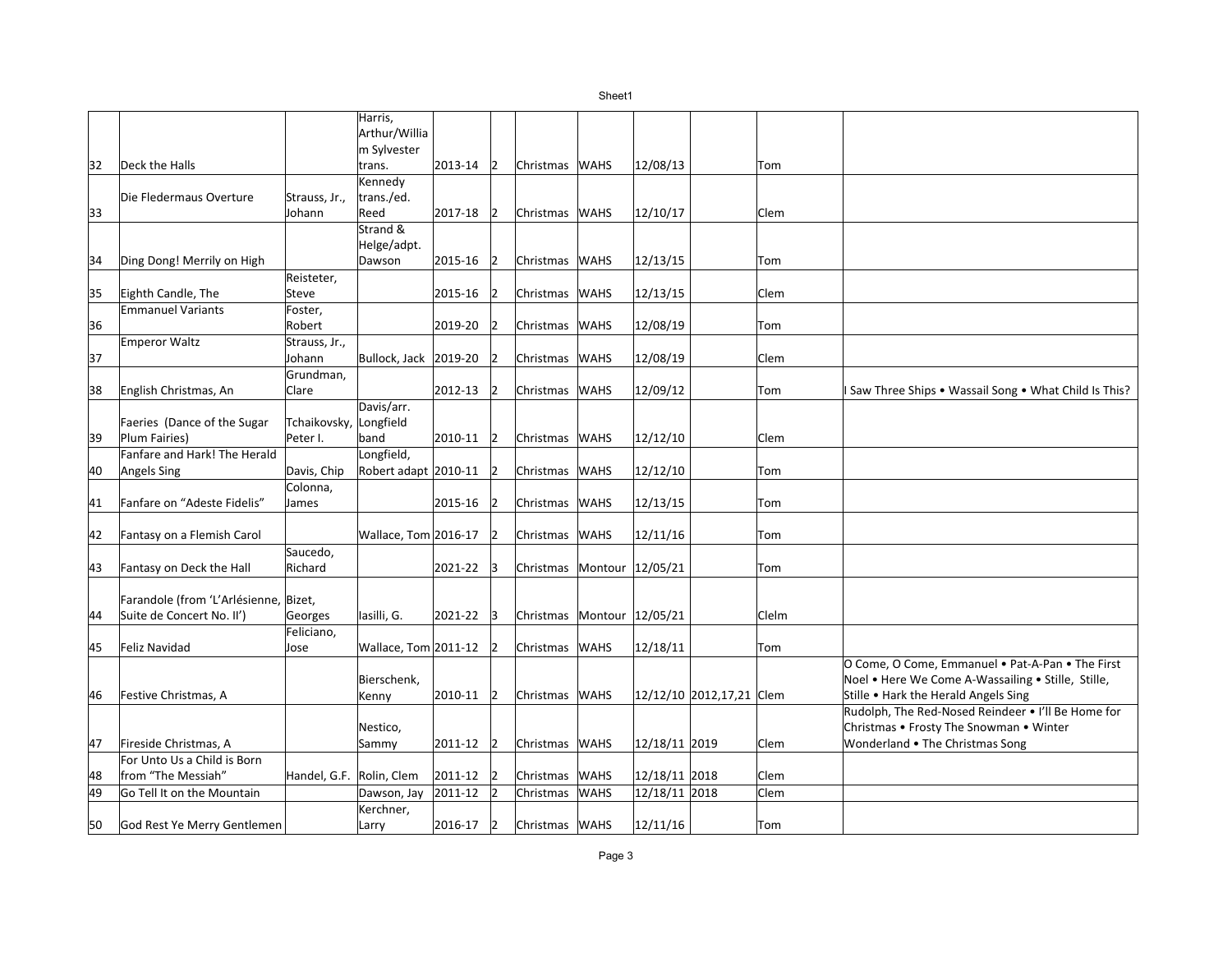Sheet1

| 51              | Good Swing Wenceslas                    |                        | Nestico,<br>Sammy                    | 2009-10 | 12          |                                 |             | Moon MS 12/13/09 2015 | Clem |                                                       |
|-----------------|-----------------------------------------|------------------------|--------------------------------------|---------|-------------|---------------------------------|-------------|-----------------------|------|-------------------------------------------------------|
| $\overline{52}$ | Greensleeves                            |                        | Reed, Alfred                         | 2010-11 | 12          | Christmas<br>Christmas          | <b>WAHS</b> | 12/12/10 2016         | Clem |                                                       |
|                 |                                         |                        |                                      |         |             |                                 |             |                       |      | Conducted by Ron Steffanina in 2016-17                |
| 53              | Hallelujah Chorus from 'The<br>Messiah' |                        | Handel, G.F. Johnson, Clair 2009-10  |         |             | Christmas Moon MS 12/13/09      |             |                       | Clem |                                                       |
|                 |                                         |                        |                                      |         |             |                                 |             |                       |      | Dreidl, Dreidl • Hanukkah, Oh Hanukkah • Maoz Tzur    |
|                 | Hanukkah Medley                         |                        |                                      |         |             |                                 |             |                       |      | (Rock of Ages) • Yevanim (Greeks) • Al HaNissim       |
| 54              |                                         |                        | Clark, Kevin                         | 2019-20 | 12          | Christmas WAHS                  |             | 12/08/19              | Clem | (Miracles); Janice Coppola, CL                        |
|                 | Happy Holidays/White                    |                        |                                      |         |             |                                 |             |                       |      |                                                       |
| 55              | Christmas                               |                        | Berlin, Irving Ricketts, Ted 2009-10 |         |             | Christmas Moon MS 12/13/09 2018 |             |                       | Tom  |                                                       |
|                 |                                         | Lennon &               |                                      |         |             |                                 |             |                       |      |                                                       |
| 56              | Happy Xmas (War Is Over)                | Ono                    | Wallace, Tom 2010-11                 |         | 12          | Christmas                       | <b>WAHS</b> | 12/12/10              | Tom  |                                                       |
|                 |                                         |                        |                                      |         |             |                                 |             |                       |      |                                                       |
| 57              | Hark, the Herald Angels Swing           |                        | Sharp, Chris                         | 2014-15 | 12          | Christmas                       | <b>WAHS</b> | 12/07/14              | Clem |                                                       |
|                 |                                         | MacTaggart,            |                                      |         |             |                                 |             |                       |      | Over the River Through Woods . Good Christians All    |
| 58              | Holiday Celebration, A                  | Larry                  |                                      | 2018-19 | 12          | Christmas WAHS                  |             | 12/09/18              | Clem | Rejoice . Wassail Song . Joy to the World             |
|                 |                                         |                        | Smith, Robert                        |         |             |                                 |             |                       |      |                                                       |
| 59              | <b>Holiday Emblem</b>                   |                        | W.                                   | 2021-22 | 3           | Christmas Montour 12/05/21      |             |                       | Tom  |                                                       |
|                 |                                         | Soper,                 |                                      |         |             |                                 |             |                       |      |                                                       |
| 60              | <b>Holiday Overture</b>                 | Kenneth                |                                      | 2014-15 | 12          | Christmas WAHS                  |             | 12/07/14              | Clem |                                                       |
|                 |                                         |                        | O'Laughlin,                          |         |             |                                 |             |                       |      |                                                       |
| 61              | <b>Holiday Portraits</b>                |                        | Sean                                 | 2021-22 | lЗ          | Christmas Montour 12/05/21      |             |                       | Tom  |                                                       |
|                 |                                         |                        |                                      |         |             |                                 |             |                       |      |                                                       |
| 62              | Holly and the Ivy, The                  |                        | Wallace, Tom 2018-19                 |         |             | Christmas                       | <b>WAHS</b> | 12/09/18              | Tom  |                                                       |
|                 |                                         |                        |                                      |         |             |                                 |             |                       |      | Home for the Holidays . Winter Wonderland . Over      |
| 63              | Home for Christmas                      |                        | Higgins, John 2013-14                |         | 12          | Christmas                       | <b>WAHS</b> | 12/08/13              | Clem | the River • I'll Be Home for Christmas                |
|                 | How the Grinch Stole                    | Hague,                 |                                      |         |             |                                 |             |                       |      |                                                       |
| 64              | Christmas                               | Albert                 | Clark, Larry                         | 2011-12 |             | Christmas                       | <b>WAHS</b> | 12/18/11              | Clem | Welcome Christmas . You're A Mean One, Mr. Grinch     |
|                 | <b>I Heard the Bells on Christmas</b>   |                        | Barker,                              |         |             |                                 |             |                       |      |                                                       |
| 65              | Day                                     |                        | Warren                               | 2017-18 |             | Christmas                       | <b>WAHS</b> | 12/10/17              | Clem |                                                       |
| 66              | Wonder as I Wander                      |                        | Wallace, Tom 2011-12                 |         | 12          | Christmas                       | <b>WAHS</b> | 12/18/11 2019-20      | Clem |                                                       |
|                 |                                         | Holst,                 | Smith, Robert                        |         |             |                                 |             |                       |      |                                                       |
| 67              | In the Bleak Midwinter                  | Gustov                 | W.                                   | 2013-14 | 12          | Christmas                       | <b>WAHS</b> | 12/08/13              | Tom  |                                                       |
|                 |                                         |                        |                                      |         |             |                                 |             |                       |      |                                                       |
|                 |                                         |                        |                                      |         |             |                                 |             |                       |      | A Holly Jolly Xmas . Rudolph, the Red-Nosed Reindeer  |
|                 |                                         |                        |                                      |         |             |                                 |             |                       |      | . Let it Snow! Let it Snow! Let it Snow! • Frosty the |
| 68              | In the Christmas Mood                   |                        | Wasson, John 2012-13                 |         | 12          | Christmas WAHS                  |             | 12/09/12 2017         | Clem | Snow Man • Rockin' Around the Christmas Tree          |
|                 |                                         |                        |                                      |         |             |                                 |             |                       |      | December; Happy Holiday . I've Got My Love to Keep    |
|                 |                                         |                        | Brown,                               |         |             |                                 |             |                       |      | Me Warm . Count Your Blessings Instead of Sheep.      |
| 69              | Irving Berlin's Christmas               | Berlin, Irving Michael |                                      | 2010-11 | $\vert$ 2   | Christmas WAHS                  |             | 12/12/10 2015         | Clem | Snow • White Christmas                                |
|                 | It's the Most Wonderful Time            |                        |                                      |         |             |                                 |             |                       |      |                                                       |
| 70              | of the Year                             |                        | Sharp, Chris 2016-17                 |         | $ 2\rangle$ | Christmas WAHS                  |             | 12/11/16              | Clem |                                                       |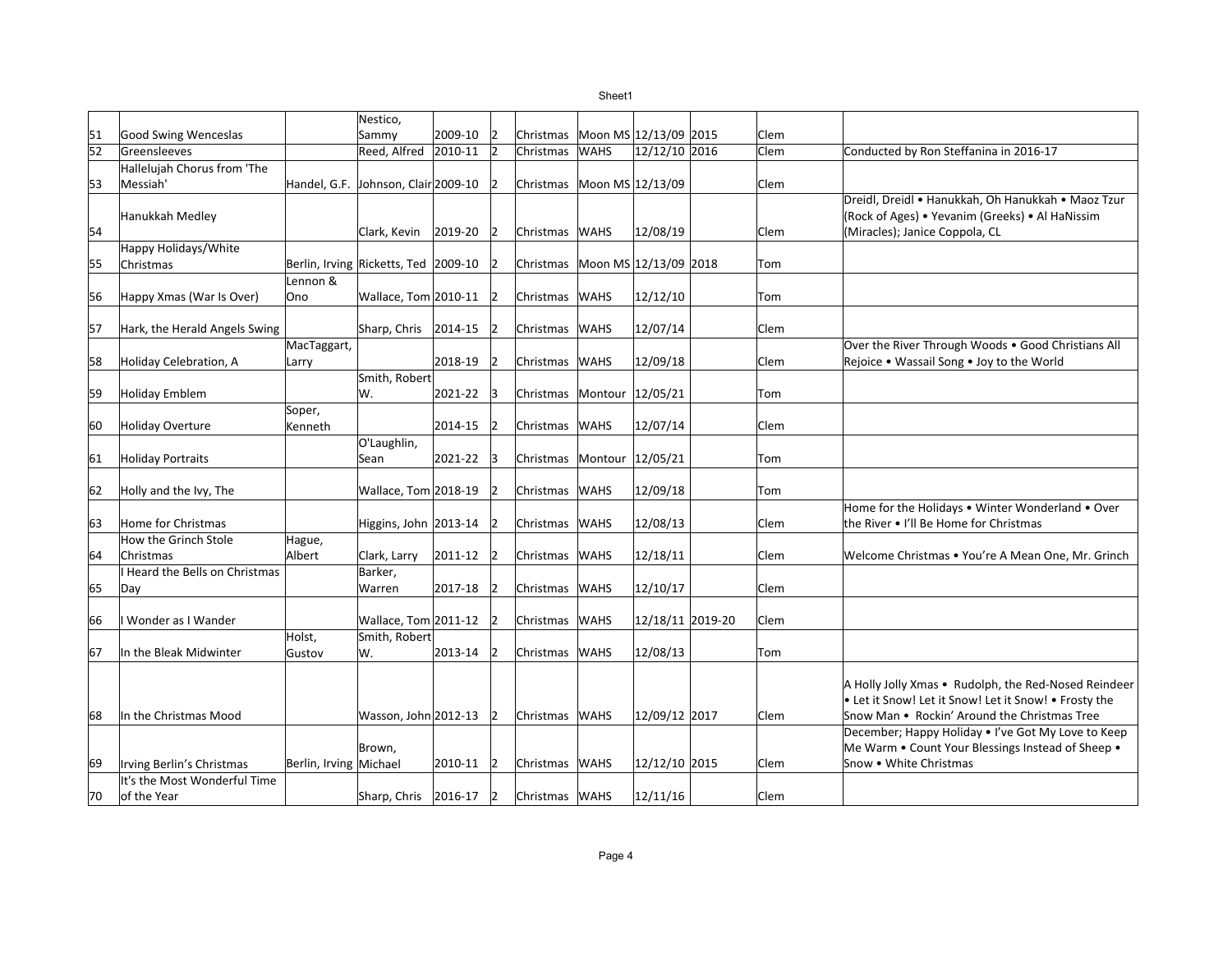|    | Jazz Fantasia on                   | Richards,              |                       |         |                |                |             |               |               |                                                        |
|----|------------------------------------|------------------------|-----------------------|---------|----------------|----------------|-------------|---------------|---------------|--------------------------------------------------------|
| 71 | "Greensleeves"                     | Eric                   |                       | 2015-16 | 12             | Christmas      | <b>WAHS</b> | 12/13/15      | Clem          | ALSO 2015-16 ACB Convention 3/31/16                    |
|    |                                    |                        |                       |         |                |                |             |               |               |                                                        |
| 72 | Jingle Bells Fantasy               | Pierpont, J.           | Wasson, John 2014-15  |         |                | Christmas      | <b>WAHS</b> | 12/07/14      | Clem          |                                                        |
|    |                                    |                        | Bierschenk,           |         |                |                |             |               |               |                                                        |
| 73 | Joy of Christmas, The              |                        | Kenny                 | 2014-15 | 12             | Christmas WAHS |             | 12/07/14      | Tom           |                                                        |
|    |                                    | O'Laughlin,            |                       |         |                |                |             |               |               | Hark! The Herald Angels Sing! . Pat-a-pan, . It Came   |
| 74 | Joy to the Season                  | Sean                   |                       | 2018-19 | $\overline{2}$ | Christmas WAHS |             | 12/09/18      | Tom           | Upon a Midnight Clear . Joy to the World!              |
|    |                                    | Spinney,               |                       |         |                |                |             |               |               | March of the Kings • We Three Kings • Good King        |
| 75 | Legend of Kings, A                 | Charles                |                       | 2012-13 |                | Christmas      | <b>WAHS</b> | 12/09/12      | Tom           | Wenceslas                                              |
|    |                                    | Carpenter &            |                       |         |                |                |             |               |               |                                                        |
| 76 | <b>Merry Christmas Darling</b>     | Poole                  | McDonald              | 2010-11 | 12             | Christmas      | <b>WAHS</b> | 12/12/10      | Tom           |                                                        |
|    |                                    |                        | Johnson, Clair        |         |                |                |             |               |               |                                                        |
| 77 | <b>Messiah Overture</b>            | Handel, G.F. W.        |                       | 2014-15 |                | Christmas WAHS |             | 12/07/14      | Clem          |                                                        |
|    | Midnight Sleighride                |                        |                       |         |                |                |             |               |               |                                                        |
| 78 |                                    |                        | Wallace, Tom 2017-18  |         | 12             | Christmas WAHS |             | 12/10/17      | Clem          |                                                        |
|    | <b>Minor Alterations 2: Carols</b> | Lovrien,               |                       |         |                |                |             |               |               |                                                        |
| 79 | from the Dark Side                 | David                  |                       | 2013-14 |                | Christmas WAHS |             | 12/08/13      | Clem          |                                                        |
|    | Minor Alterations: Christmas       | Lovrien,               |                       |         |                |                |             |               |               |                                                        |
| 80 | Through the Looking Glass          | David                  |                       | 2012-13 | 12             | Christmas      | <b>WAHS</b> | 12/09/12 2021 | Clem          |                                                        |
|    |                                    |                        |                       |         |                |                |             |               |               | Winter Wonderland • I'll Be Home for Christmas •       |
|    |                                    |                        |                       |         |                |                |             |               |               | Santa Claus is Comin' to Town . Have Yourself a Merry  |
|    |                                    |                        | Sheldon,              |         |                |                |             |               |               | Little Christmas • It's the Most Wonderful Time of the |
| 81 | Most Wonderful Christmas, A        |                        | Robert                | 2014-15 | 12             | Christmas WAHS |             | 12/07/14      | Tom           | Year                                                   |
|    | Most Wonderful Time of the         |                        |                       |         |                |                |             |               |               |                                                        |
| 82 | Year, The                          | Pola & Wyle Moss, John |                       | 2012-13 | 12             | Christmas WAHS |             | 12/09/12      | Clem          |                                                        |
|    | Muppet Christmas Carol,            | Goodman & Toporski,    |                       |         |                |                |             |               |               |                                                        |
| 83 | Selections from The                | Williams               | Chad                  | 2014-15 |                | Christmas      | <b>WAHS</b> | 12/07/14      | Chad Toporski |                                                        |
|    |                                    |                        | Musgrave,             |         |                |                |             |               |               |                                                        |
| 84 | <b>Nativity Carol</b>              | Rutter, John Monty     |                       | 2014-15 |                | Christmas      | <b>WAHS</b> | 12/07/14      | lClem         |                                                        |
|    | Nutcracker Suite, The: 1.          | Tschaikowsk Lake,      |                       |         |                |                |             |               |               |                                                        |
| 85 | Ouverture                          |                        | Mayhew L.             | 2012-13 | 12             | Christmas WAHS |             | 12/09/12 2021 | lClem         |                                                        |
|    |                                    |                        |                       |         |                |                |             |               |               |                                                        |
| 86 | O Christmas Tree                   |                        | Simmons, Jeff 2018-19 |         |                | Christmas WAHS |             | 12/09/18      | Tom           |                                                        |
|    |                                    |                        | Reynolds,             |         |                |                |             |               |               |                                                        |
|    |                                    | Lauridsen,             | Robert W.             |         |                |                |             |               |               |                                                        |
| 87 | O Magnum Mysterium                 | Morten                 | trans.                | 2010-11 | 12             | Christmas WAHS |             | 12/12/10      | Tom           |                                                        |
|    | On this Day (based on              |                        |                       |         |                |                |             |               |               |                                                        |
|    | Personent Hodie from 'Piae         |                        |                       |         |                |                |             |               |               |                                                        |
| 88 | Cantiones' (1582)                  |                        | Wallace, Tom 2015-16  |         |                | Christmas WAHS |             | 12/13/15      | Clem          |                                                        |
|    | Overture to a Winter               | Stephenson,            |                       |         |                |                |             |               |               | Il est Ne, le Divin Enfant . Pat-a-Pan . Good King     |
| 89 | Celebration                        | James                  |                       | 2017-18 | 12             | Christmas      | <b>WAHS</b> | 12/10/17      | Tom           | Wenceslas                                              |
|    | Rudolph, the Red-Nosed             | Marks,                 | Tatgenhorst,          |         |                |                |             |               |               |                                                        |
| 90 | Reindeer                           | Johnny                 | John                  | 2017-18 | 12             | Christmas WAHS |             | 12/10/17      | Tom           |                                                        |